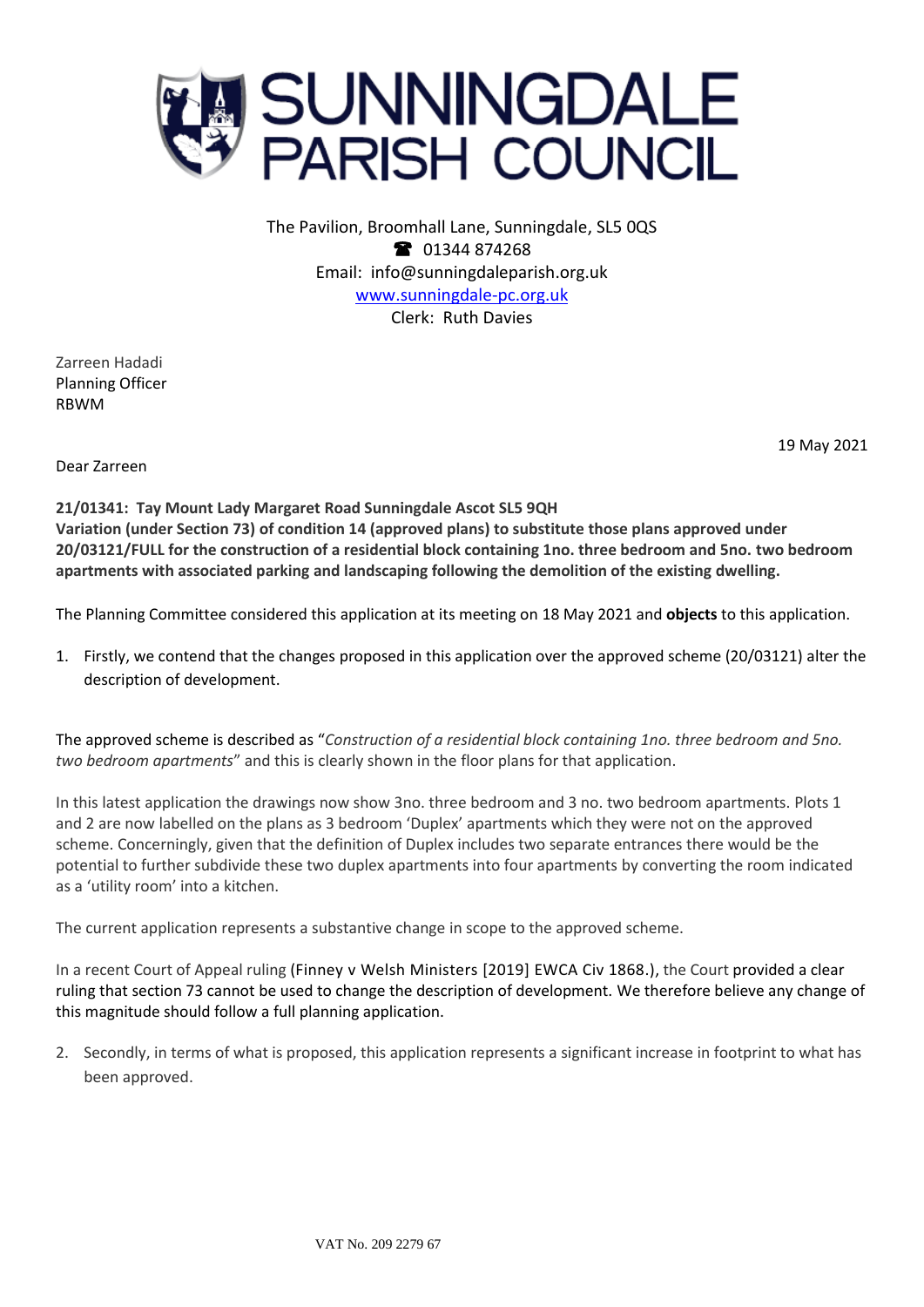3. On the ground floor and basement levels, the effect, is best shown in the diagram below (where the orange hashed area is the approved scheme and the green hashed area is the additional footprint for this application).



The true extent of the change can best be seen at the rear of the development.

The diagram below shows the proposed rear elevation.



The added bulk at the side and rear of this development now has a massing effect that the approved scheme did not – and is now not in keeping with the street scene and townscape character of 'Leafy Residential Suburbs'. The approved two storey building (including dormer windows and two small balconies in the roof space) has now become a four-storey building.